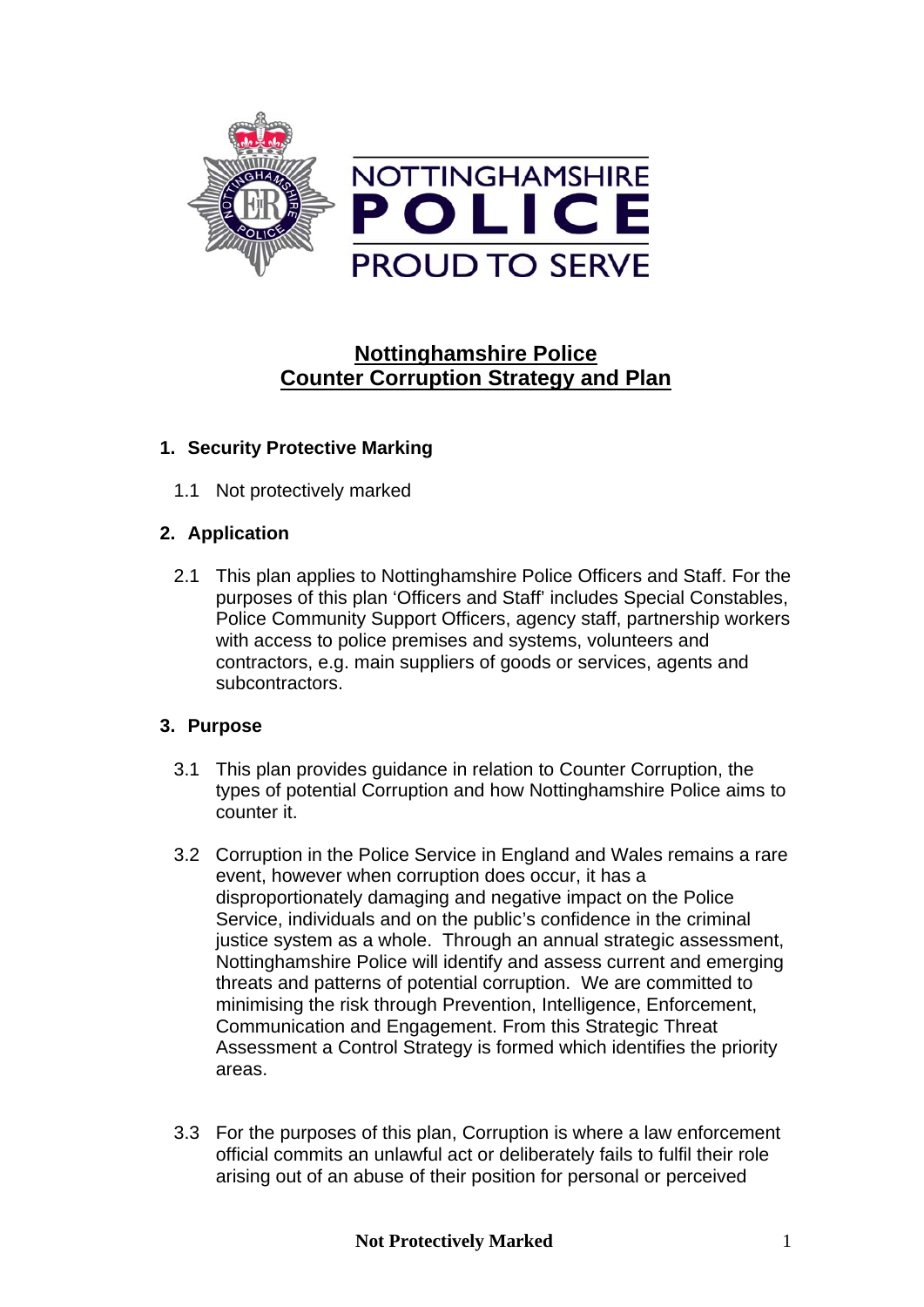organisational advantage which has the potential to affect a member of the public. (IPCC/NCCAG Definition of Corruption). This plan also incorporates corruption by non-law enforcement officials working for or closely with Nottinghamshire Police in a partnership capacity that carry out any activity for gain, favour, advancement, or reward that is inconsistent with the proper practice of their office, employment or responsibility.

## **4 Discipline**

- 4.1 Nottinghamshire Police and the Nottinghamshire Office of the Police and Crime Commissioner will not tolerate corruption in the administration of its duties and responsibilities. They expect senior managers to take positive action whenever corrupt activity is suspected. Our PROUD values reinforce the behaviours expected from all Police Officers and Staff in addition to our Professional Standards and the Code of Ethics. <http://www.college.police.uk/en/20989.htm>
- 4.2 Disciplinary procedures will be invoked by PSD or HR where improper behaviour indicates a breach of professional standards. On the rare occasions where there is evidence of criminal behaviour from police officers or police staff the matter will be passed to the Professional Standards Directorate (PSD) for investigation and referred to the Independent Police Complaints Commission (IPCC) as appropriate
- 4.3 Disciplinary matters for contracted staff will be dealt with through the appropriate channels however all criminal matters arising from their employment within the Nottinghamshire Police environment must be referred to PSD in the first instance.

## **5. The Nottinghamshire Police Counter Corruption Strategy**

5.1 The Nottinghamshire Police Counter Corruption Strategy is:

 '**Through Prevention, Intelligence, Enforcement, Communication and Engagement, Nottinghamshire Police is committed to making sure the opportunity for corruption is reduced to the lowest possible risk. Where corruption is identified the organisation will deal with it proportionately and effectively.'**

5.2 Nottinghamshire Police have an expectation that management and staff at all levels will lead by example, consistently displaying behaviour in line with our PROUD values and ensuring adherence to legal requirements and to all Nottinghamshire Police policies, procedures and practices.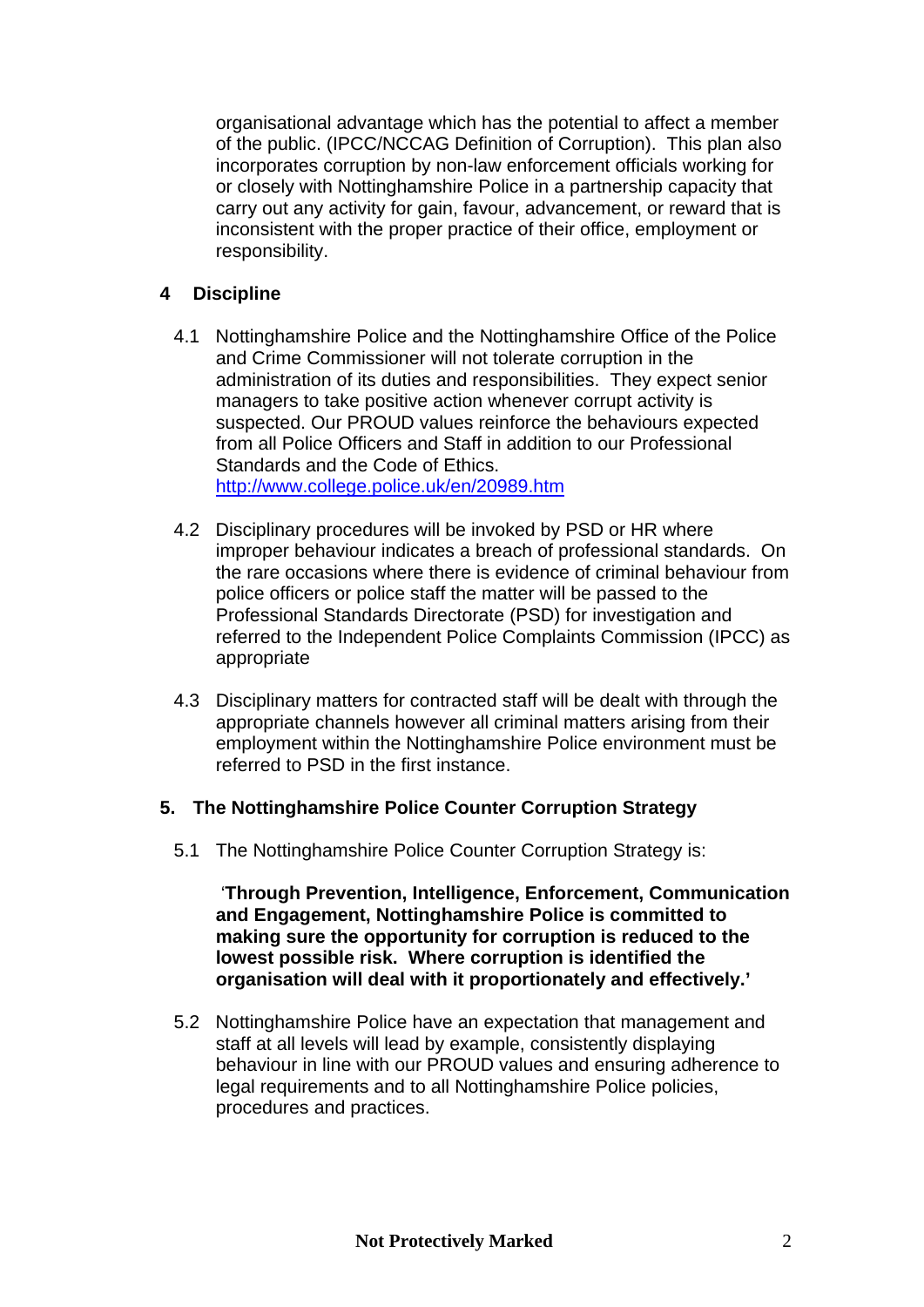5.3 Nottinghamshire Police will deal robustly and fairly with individuals or organisations employed by, or engaged in business with the force that seek to involve its staff in corrupt practices.

# **6. Culture**

- 6.1 An integral part of the Nottinghamshire Police Counter Corruption Strategy is the need to expose corrupt staff and officers by creating an environment which encourages the reporting of incidents and supports proceedings against offenders. This will engender internal and external trust in the integrity of the organisation and the police service as a whole. Nottinghamshire police officers and staff are an essential element in this stance on corruption and are positively encouraged to raise any concerns regarding corruption that is associated with any Nottinghamshire Police activity. They can do this in the knowledge that such concerns can be dealt with in confidence, and will be investigated properly, proportionately and fairly. A number of reporting routes are available including direct reporting to PSD in person, via email, via telephone, the confidential reporting line, or via Integrity Messenger. Further details are contained within the organisation's Professional Standards Reporting Procedure. A team of independent 'supporters' are available to provide support to those people who report concerns in addition to the support they can expect to receive from their divisional welfare officers, federation or staff association and CIC.
- 6.2 There is an unwavering expectation and requirement that all individuals and organisations associated in whatever capacity with Nottinghamshire Police will act with integrity and that the organisation's officers and staff at all levels will lead by example in these matters at all times. Utmost Integrity, Trust and Honesty are key elements of Nottinghamshire Police's PROUD values and it is essential that all officers and staff visibly demonstrate and promulgate these values.
- 6.3 Members of the public are also encouraged to report any concerns which they may have regarding possible corrupt activities by members of Nottinghamshire Police.

## **7. Prevention**

7.1 Nottinghamshire Police's Counter Corruption Strategy is complemented by a series of comprehensive and inter-related policies (10.1 below) designed to prevent or discover any attempted corruption. Consistently improving the overall level of integrity and preventing opportunities for corruption is essential to maintaining and improving a high level of public confidence.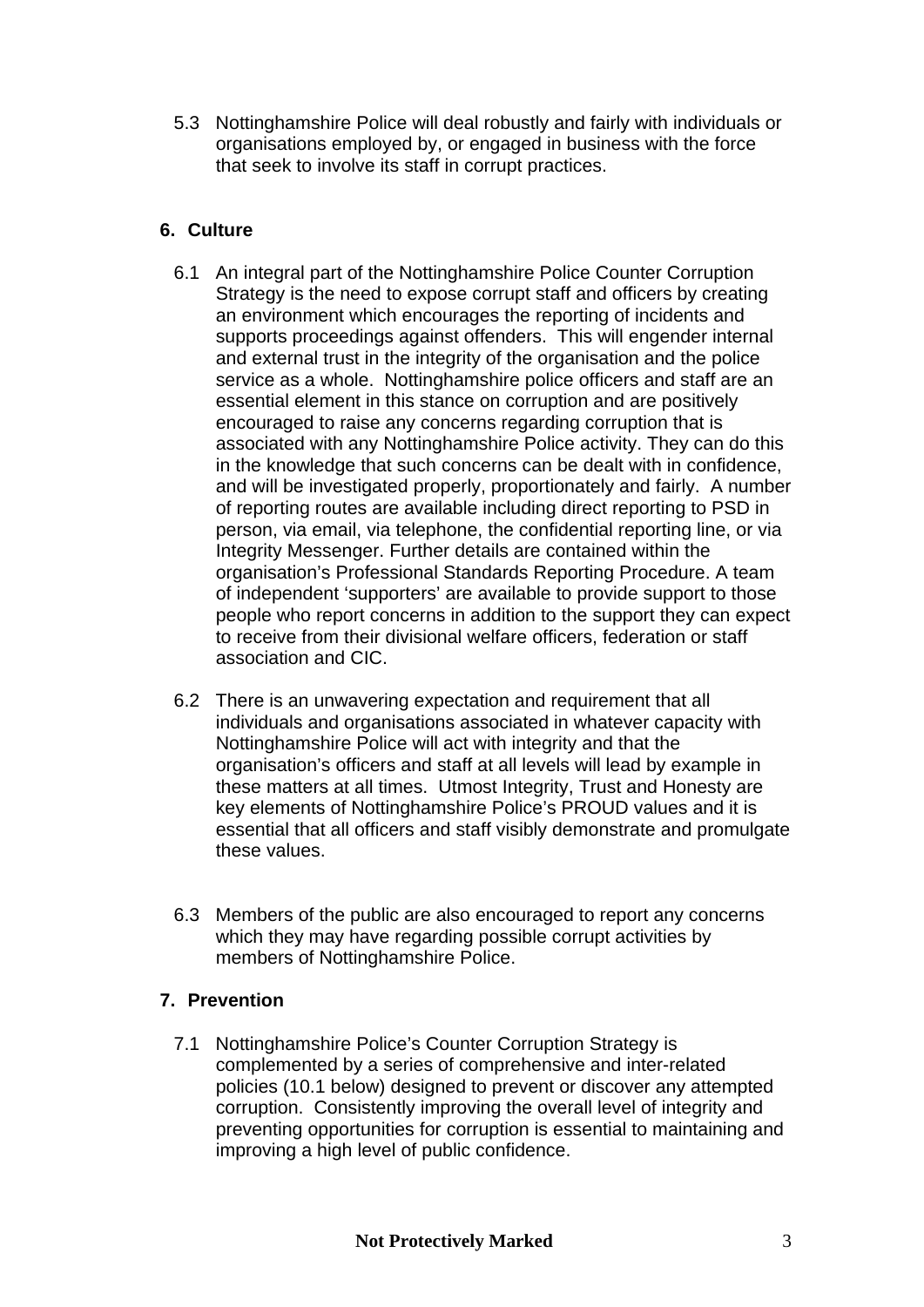7.2 Nottinghamshire Police recognises that a key measure in the prevention and detection of corruption is by setting standards.

PSD support Nottinghamshire Police in this by:

- Carrying out focus groups
- Providing training events for senior managers
- Delivering inputs on integrity to new officer recruits, specials transferees and cadets amongst others
- Designing mandatory Counter Corruption Ncalt training for all Police Officers, Staff and Volunteers
- Producing regular 'Integrity Matters' Newsletters
- Carrying out on line chats with force employees
- Producing an internal integrity webpage accessible to all officers and staff with LAN access
- Attending supervisors training courses such as 'shaping conversations'
- Attending Divisional Senior Management Team meetings
- Attending community events
- Producing guidance to all officers and staff on maintaining professional boundaries and abuse of authority

PSD are constantly exploring opportunities to carry out further prevention work.

An annual 'Integrity Health Check' is also carried out by supervisors as part of the PDR process.

Officers and staff are also encouraged to contact the Counter Corruption Unit through the confidential reporting phone line or Integrity Messenger which is available on the front page of the intranet.

- 7.3 Rigorous vetting procedures for the recruitment of police officers, police staff and non police personnel, physical security precautions and IT security, are important elements in the reduction of the risk of corruption, but none should be viewed or used in isolation from each other. Nottinghamshire Police has a number of relevant policies and procedures as well as our PROUD values and encourages intrusive supervision and line management that reinforces adherence to basic security principles that will have a positive impact on preventing corruption within the police service.
- 7.4 Information and intelligence provides vital knowledge that informs the tactical and strategic decision-making process of the force. Unauthorised and inappropriate access to data sources can be a significant risk to Nottinghamshire Police and minimising these risks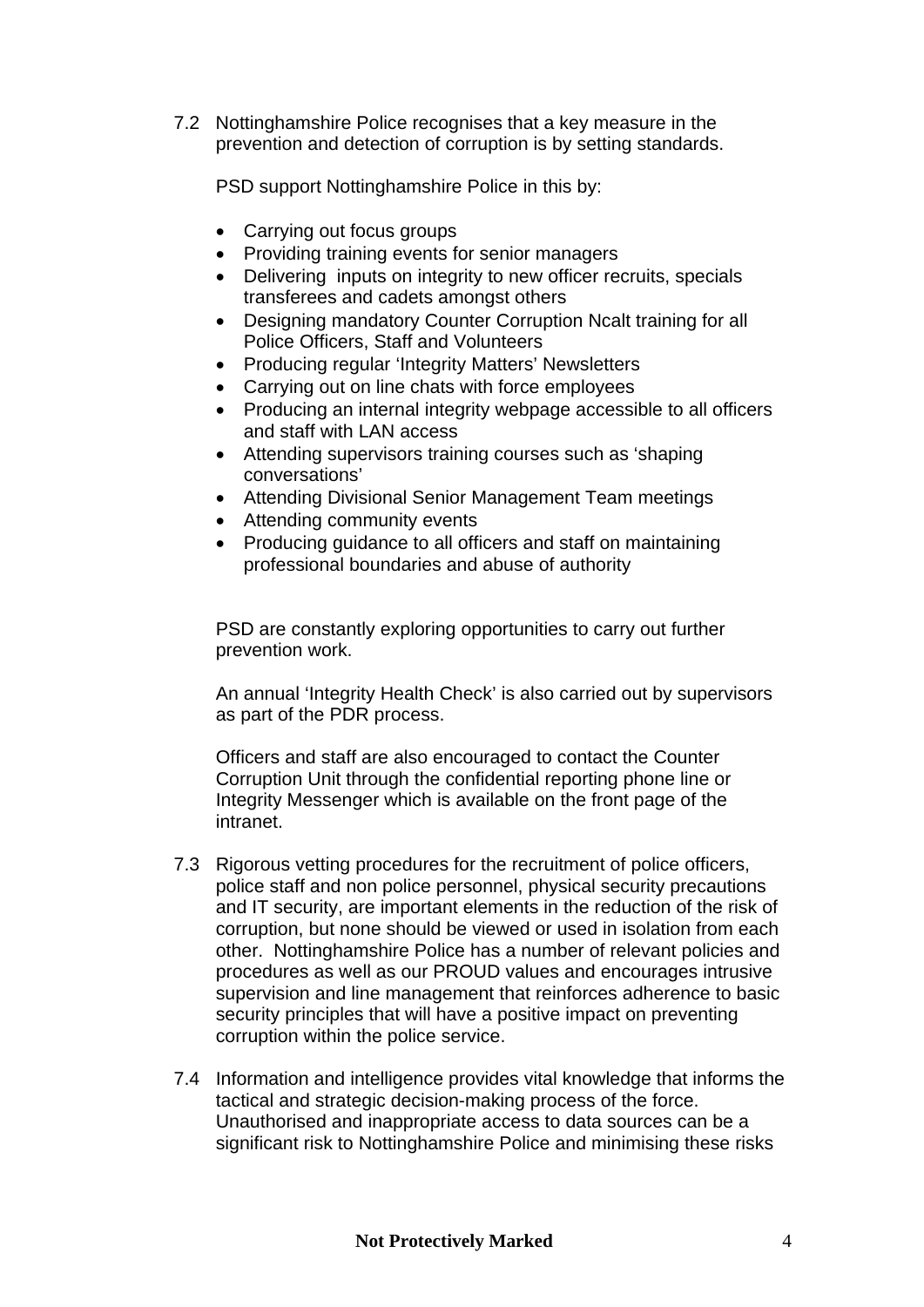- 7.5 External influences and factors outside the workplace may give rise to a potential vulnerability towards corruption. This can include financial and domestic issues in a variety of guises. Staff, officers, supervisors and managers are reminded of the support mechanisms that are in place through OHU, CIC, Police Federation and Staff Associations as well as through support from divisional managers.
- 7.6 Criminals may seek out financially vulnerable people and offer inducements, rewards or gifts in exchange for information or favours. Unauthorised disclosure represents a real threat to the police service as well as potentially jeopardising the career of officers or staff involved in the illegal trade of information or data. Nottinghamshire Police has a number of policies in relation to notifiable associations and information security designed to minimise this risk and PSD regularly engage with staff and officers around these subjects.
- 7.7 Cases will arise where Nottinghamshire Police officers and staff are influenced by family and childhood friends which may lead to corruption. There is potentially a risk when officers and staff live and work in the same area in which they grew up which could expose them to a possible conflict of interests if their family or friends have criminal links. This must be balanced however with the obvious benefits of people working within a community they know well.

Following initial recruitment vetting, officers and staff have an ongoing responsibility to inform the organisation of any associations with:

- Criminals
- Persons on bail
- Officers or staff who are suspended or who have resigned from the organisation whilst under investigation or have been dismissed
- Journalists
- Private detectives
- Any other individual whereby the association could bring the employee or organisation in to disrepute or increase the risk of corruption.

PSD officers regularly publicise, and will provide on request, advice on the Notifiable Associations Procedure and the process that officers and staff must adhere to.

7.8 The Information Security Manager (ISM) currently reports to the Head of Vetting and Information Security within the Professional Standards Directorate. The purpose of the ISM is to provide professional advice to the Information Asset Owners of the organisation relating to the assessment and management of information related risks around the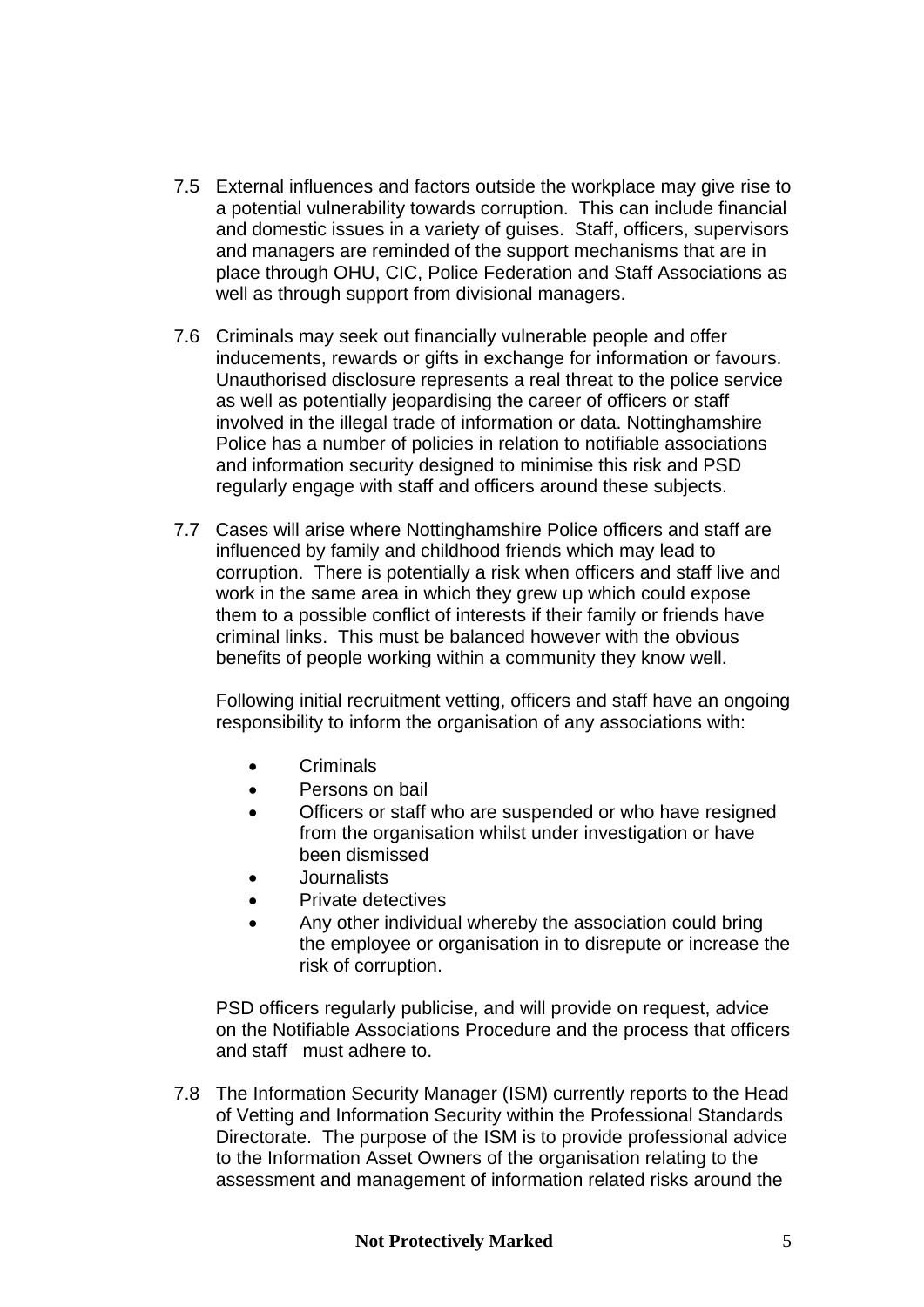confidentiality, integrity and availability of information, particularly sensitive information. This includes all types of information, both physical and logical and throughout the lifecycle of the information asset, whilst in storage, processing, use or transit; and the risks created by both malicious and non-malicious actions. The ISM has published a number of policies and procedures which are designed to inform individuals of information processing and handling best practice to reduce the risk of corruption to the organisation through inappropriate disclosure of information.

#### **8. Reporting**

- 8.1 If Nottinghamshire Police officers or staff have reason to suspect corrupt activity on the part of a colleague they must raise the matter discreetly and as soon as possible. If immediate contact with a line manager is inappropriate in the circumstances the matter can be raised with the Counter Corruption Unit in a number of ways which are explored in more detail in the Professional Standards Reporting Procedure. Outside of normal office hours, PSD have supervisors on call 24/7 and there should be no delay in reporting corruption matters which could expose the organisation and its employees to risk.
- 8.2 If an officer or staff member raises an allegation of corruption with their line manager, the line manager must contact the Counter Corruption Unit directly and immediately with a view to identifying the appropriate investigative response. Arrangements will then be made to:
	- Deal promptly with the matter
	- Appropriately secure and record all evidence
	- Ensure the reportee is adequately supported
	- Take positive action to reduce any risks identified

## **9. External Bodies**

- 9.1 Nottinghamshire Police will co-operate with the following external bodies, whose prerogatives extend over the conduct of our business. This list is not exclusive:
	- The Office of Police and Crime Commissioner
	- HM Inspector of Constabulary
	- The Independent Police Complaints Commission
	- HM Revenue and Customs
	- Department for Work and Pensions
	- The Local Government Ombudsman